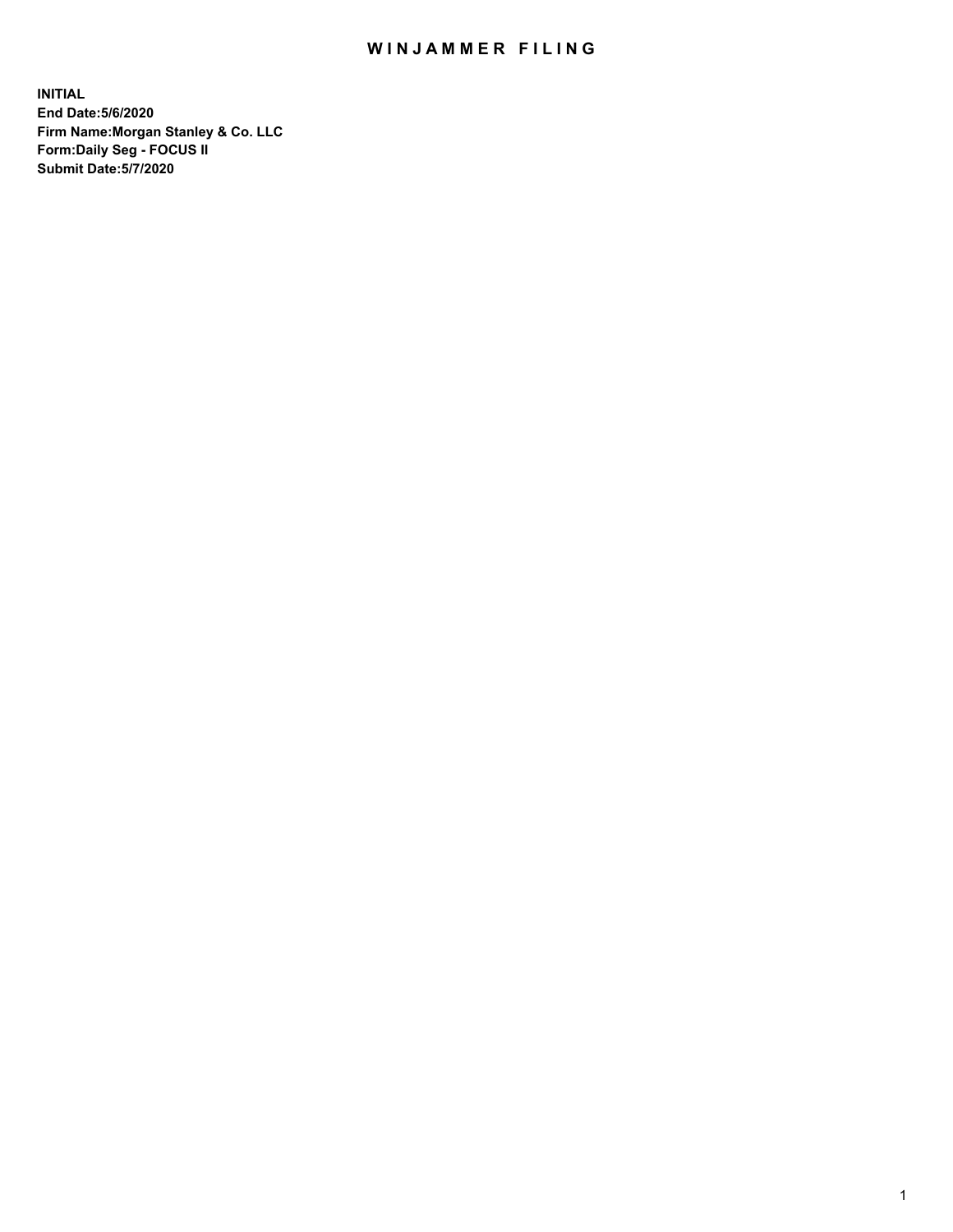**INITIAL End Date:5/6/2020 Firm Name:Morgan Stanley & Co. LLC Form:Daily Seg - FOCUS II Submit Date:5/7/2020 Daily Segregation - Cover Page**

| Name of Company                                                                                                                                                                                                                                                                                                                | Morgan Stanley & Co. LLC                               |
|--------------------------------------------------------------------------------------------------------------------------------------------------------------------------------------------------------------------------------------------------------------------------------------------------------------------------------|--------------------------------------------------------|
| <b>Contact Name</b>                                                                                                                                                                                                                                                                                                            | <b>Ikram Shah</b>                                      |
| <b>Contact Phone Number</b>                                                                                                                                                                                                                                                                                                    | 212-276-0963                                           |
| <b>Contact Email Address</b>                                                                                                                                                                                                                                                                                                   | Ikram.shah@morganstanley.com                           |
| FCM's Customer Segregated Funds Residual Interest Target (choose one):<br>a. Minimum dollar amount: ; or<br>b. Minimum percentage of customer segregated funds required:% ; or<br>c. Dollar amount range between: and; or<br>d. Percentage range of customer segregated funds required between:% and%.                         | 235,000,000<br><u>0</u><br><u>00</u><br>0 Q            |
| FCM's Customer Secured Amount Funds Residual Interest Target (choose one):<br>a. Minimum dollar amount: ; or<br>b. Minimum percentage of customer secured funds required:%; or<br>c. Dollar amount range between: and; or<br>d. Percentage range of customer secured funds required between:% and%.                            | 140,000,000<br><u>0</u><br><u>00</u><br>0 <sup>0</sup> |
| FCM's Cleared Swaps Customer Collateral Residual Interest Target (choose one):<br>a. Minimum dollar amount: ; or<br>b. Minimum percentage of cleared swaps customer collateral required:% ; or<br>c. Dollar amount range between: and; or<br>d. Percentage range of cleared swaps customer collateral required between:% and%. | 92,000,000<br><u>0</u><br>00<br>00                     |

Attach supporting documents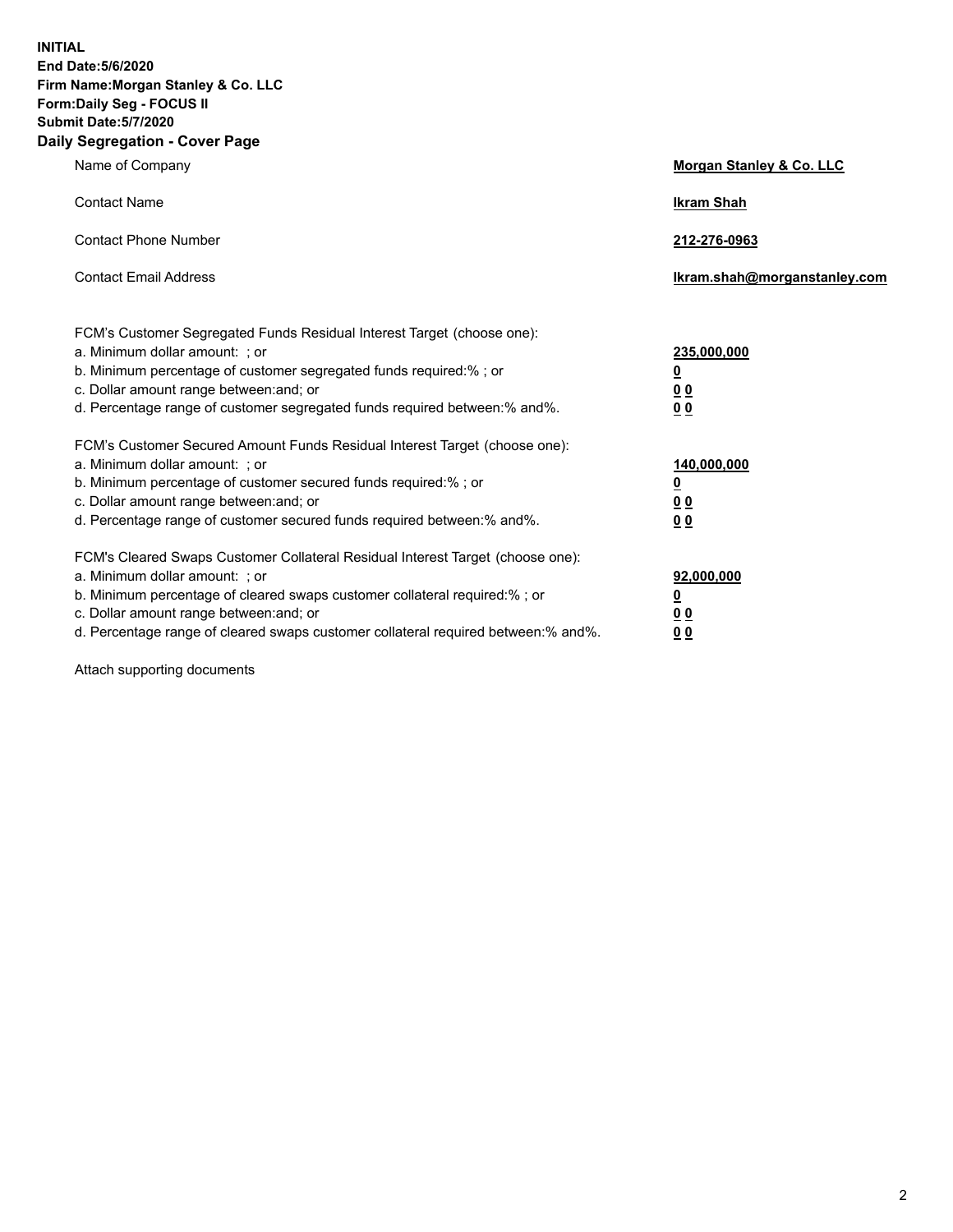|     | <b>INITIAL</b>                                                                                                                                                 |                                                   |
|-----|----------------------------------------------------------------------------------------------------------------------------------------------------------------|---------------------------------------------------|
|     | End Date: 5/6/2020                                                                                                                                             |                                                   |
|     | Firm Name: Morgan Stanley & Co. LLC                                                                                                                            |                                                   |
|     | Form: Daily Seg - FOCUS II                                                                                                                                     |                                                   |
|     | <b>Submit Date: 5/7/2020</b>                                                                                                                                   |                                                   |
|     | <b>Daily Segregation - Secured Amounts</b>                                                                                                                     |                                                   |
|     | Foreign Futures and Foreign Options Secured Amounts                                                                                                            |                                                   |
|     | Amount required to be set aside pursuant to law, rule or regulation of a foreign                                                                               | $0$ [7305]                                        |
|     | government or a rule of a self-regulatory organization authorized thereunder                                                                                   |                                                   |
| 1.  | Net ledger balance - Foreign Futures and Foreign Option Trading - All Customers                                                                                |                                                   |
|     | A. Cash                                                                                                                                                        | 4,633,119,485 [7315]                              |
|     | B. Securities (at market)                                                                                                                                      | 2,781,817,662 [7317]                              |
| 2.  | Net unrealized profit (loss) in open futures contracts traded on a foreign board of trade                                                                      | -191,643,034 [7325]                               |
| 3.  | Exchange traded options                                                                                                                                        |                                                   |
|     | a. Market value of open option contracts purchased on a foreign board of trade<br>b. Market value of open contracts granted (sold) on a foreign board of trade | 10,165,083 [7335]                                 |
| 4.  | Net equity (deficit) (add lines 1. 2. and 3.)                                                                                                                  | -13,429,266 [7337]<br>7,220,029,930 [7345]        |
| 5.  | Account liquidating to a deficit and account with a debit balances - gross amount                                                                              | 152,112,463 [7351]                                |
|     | Less: amount offset by customer owned securities                                                                                                               | -149,680,354 [7352] 2,432,109                     |
|     |                                                                                                                                                                | [7354]                                            |
| 6.  | Amount required to be set aside as the secured amount - Net Liquidating Equity                                                                                 | 7,222,462,039 [7355]                              |
|     | Method (add lines 4 and 5)                                                                                                                                     |                                                   |
| 7.  | Greater of amount required to be set aside pursuant to foreign jurisdiction (above) or line                                                                    | 7,222,462,039 [7360]                              |
|     | 6.                                                                                                                                                             |                                                   |
|     | FUNDS DEPOSITED IN SEPARATE REGULATION 30.7 ACCOUNTS                                                                                                           |                                                   |
| 1.  | Cash in banks                                                                                                                                                  |                                                   |
|     | A. Banks located in the United States                                                                                                                          | 679,924,299 [7500]                                |
|     | B. Other banks qualified under Regulation 30.7                                                                                                                 | 339,208,572 [7520] 1,019,132,871                  |
| 2.  |                                                                                                                                                                | [7530]                                            |
|     | <b>Securities</b><br>A. In safekeeping with banks located in the United States                                                                                 |                                                   |
|     | B. In safekeeping with other banks qualified under Regulation 30.7                                                                                             | 762,990,576 [7540]<br>0 [7560] 762,990,576 [7570] |
| 3.  | Equities with registered futures commission merchants                                                                                                          |                                                   |
|     | A. Cash                                                                                                                                                        | 11,741,571 [7580]                                 |
|     | <b>B.</b> Securities                                                                                                                                           | $0$ [7590]                                        |
|     | C. Unrealized gain (loss) on open futures contracts                                                                                                            | 1,753,017 [7600]                                  |
|     | D. Value of long option contracts                                                                                                                              | $0$ [7610]                                        |
|     | E. Value of short option contracts                                                                                                                             | 0 [7615] 13,494,588 [7620]                        |
| 4.  | Amounts held by clearing organizations of foreign boards of trade                                                                                              |                                                   |
|     | A. Cash                                                                                                                                                        | $0$ [7640]                                        |
|     | <b>B.</b> Securities                                                                                                                                           | $0$ [7650]                                        |
|     | C. Amount due to (from) clearing organization - daily variation                                                                                                | $0$ [7660]                                        |
|     | D. Value of long option contracts                                                                                                                              | $0$ [7670]                                        |
| 5.  | E. Value of short option contracts<br>Amounts held by members of foreign boards of trade                                                                       | 0 [7675] 0 [7680]                                 |
|     | A. Cash                                                                                                                                                        | 3,901,334,036 [7700]                              |
|     | <b>B.</b> Securities                                                                                                                                           | 2,018,827,087 [7710]                              |
|     | C. Unrealized gain (loss) on open futures contracts                                                                                                            | -193,396,051 [7720]                               |
|     | D. Value of long option contracts                                                                                                                              | 10,165,083 [7730]                                 |
|     | E. Value of short option contracts                                                                                                                             | -13,429,266 [7735] 5,723,500,889                  |
|     |                                                                                                                                                                | [7740]                                            |
| 6.  | Amounts with other depositories designated by a foreign board of trade                                                                                         | $0$ [7760]                                        |
| 7.  | Segregated funds on hand                                                                                                                                       | $0$ [7765]                                        |
| 8.  | Total funds in separate section 30.7 accounts                                                                                                                  | 7,519,118,924 [7770]                              |
| 9.  | Excess (deficiency) Set Aside for Secured Amount (subtract line 7 Secured Statement                                                                            | 296,656,885 [7380]                                |
|     | Page 1 from Line 8)                                                                                                                                            |                                                   |
| 10. | Management Target Amount for Excess funds in separate section 30.7 accounts                                                                                    | 140,000,000 [7780]                                |
| 11. | Excess (deficiency) funds in separate 30.7 accounts over (under) Management Target                                                                             | 156,656,885 [7785]                                |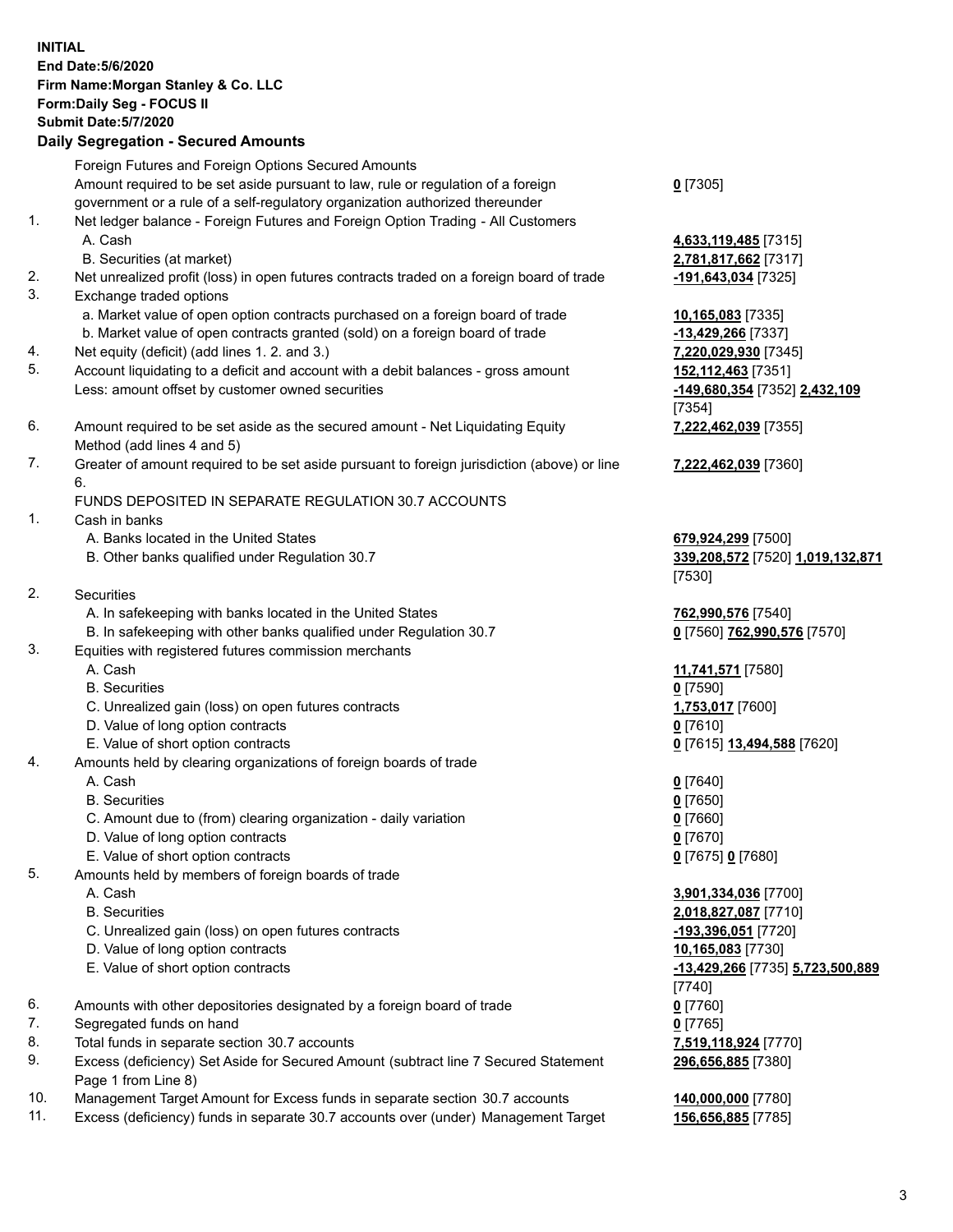|     | <b>INITIAL</b><br>End Date: 5/6/2020<br>Firm Name: Morgan Stanley & Co. LLC<br>Form: Daily Seg - FOCUS II<br><b>Submit Date: 5/7/2020</b><br>Daily Segregation - Segregation Statement |                               |
|-----|----------------------------------------------------------------------------------------------------------------------------------------------------------------------------------------|-------------------------------|
|     | SEGREGATION REQUIREMENTS(Section 4d(2) of the CEAct)                                                                                                                                   |                               |
| 1.  | Net ledger balance                                                                                                                                                                     |                               |
|     | A. Cash                                                                                                                                                                                | 10,109,455,487 [7010]         |
|     | B. Securities (at market)                                                                                                                                                              | 8,471,512,662 [7020]          |
| 2.  | Net unrealized profit (loss) in open futures contracts traded on a contract market                                                                                                     | 6,335,058,474 [7030]          |
| 3.  | Exchange traded options                                                                                                                                                                |                               |
|     | A. Add market value of open option contracts purchased on a contract market                                                                                                            | 648,624,954 [7032]            |
|     | B. Deduct market value of open option contracts granted (sold) on a contract market                                                                                                    | -546,936,838 [7033]           |
| 4.  | Net equity (deficit) (add lines 1, 2 and 3)                                                                                                                                            | 25,017,714,739 [7040]         |
| 5.  | Accounts liquidating to a deficit and accounts with                                                                                                                                    |                               |
|     | debit balances - gross amount                                                                                                                                                          | 548,224,895 [7045]            |
|     | Less: amount offset by customer securities                                                                                                                                             | -545,529,242 [7047] 2,695,653 |
|     |                                                                                                                                                                                        | [7050]                        |
| 6.  | Amount required to be segregated (add lines 4 and 5)                                                                                                                                   | 25,020,410,392 [7060]         |
|     | <b>FUNDS IN SEGREGATED ACCOUNTS</b>                                                                                                                                                    |                               |
| 7.  | Deposited in segregated funds bank accounts                                                                                                                                            |                               |
|     | A. Cash                                                                                                                                                                                | 4,162,864,110 [7070]          |
|     | B. Securities representing investments of customers' funds (at market)                                                                                                                 | $0$ [7080]                    |
|     | C. Securities held for particular customers or option customers in lieu of cash (at                                                                                                    | 1,121,049,889 [7090]          |
| 8.  | market)<br>Margins on deposit with derivatives clearing organizations of contract markets                                                                                              |                               |
|     | A. Cash                                                                                                                                                                                | 12,992,745,981 [7100]         |
|     | B. Securities representing investments of customers' funds (at market)                                                                                                                 | $0$ [7110]                    |
|     | C. Securities held for particular customers or option customers in lieu of cash (at                                                                                                    | 7,350,462,773 [7120]          |
|     | market)                                                                                                                                                                                |                               |
| 9.  | Net settlement from (to) derivatives clearing organizations of contract markets                                                                                                        | -27,647,406 [7130]            |
| 10. | Exchange traded options                                                                                                                                                                |                               |
|     | A. Value of open long option contracts                                                                                                                                                 | 648,624,954 [7132]            |
|     | B. Value of open short option contracts                                                                                                                                                | -546,936,838 [7133]           |
| 11. | Net equities with other FCMs                                                                                                                                                           |                               |
|     | A. Net liquidating equity                                                                                                                                                              | 14,247,611 [7140]             |
|     | B. Securities representing investments of customers' funds (at market)                                                                                                                 | <u>0</u> [7160]               |
|     | C. Securities held for particular customers or option customers in lieu of cash (at                                                                                                    | $0$ [7170]                    |
|     | market)                                                                                                                                                                                |                               |
| 12. | Segregated funds on hand                                                                                                                                                               | $0$ [7150]                    |
| 13. | Total amount in segregation (add lines 7 through 12)                                                                                                                                   | 25,715,411,074 [7180]         |
| 14. | Excess (deficiency) funds in segregation (subtract line 6 from line 13)                                                                                                                | 695,000,682 [7190]            |
| 15. | Management Target Amount for Excess funds in segregation                                                                                                                               | 235,000,000 [7194]            |

16. Excess (deficiency) funds in segregation over (under) Management Target Amount Excess

**460,000,682** [7198]